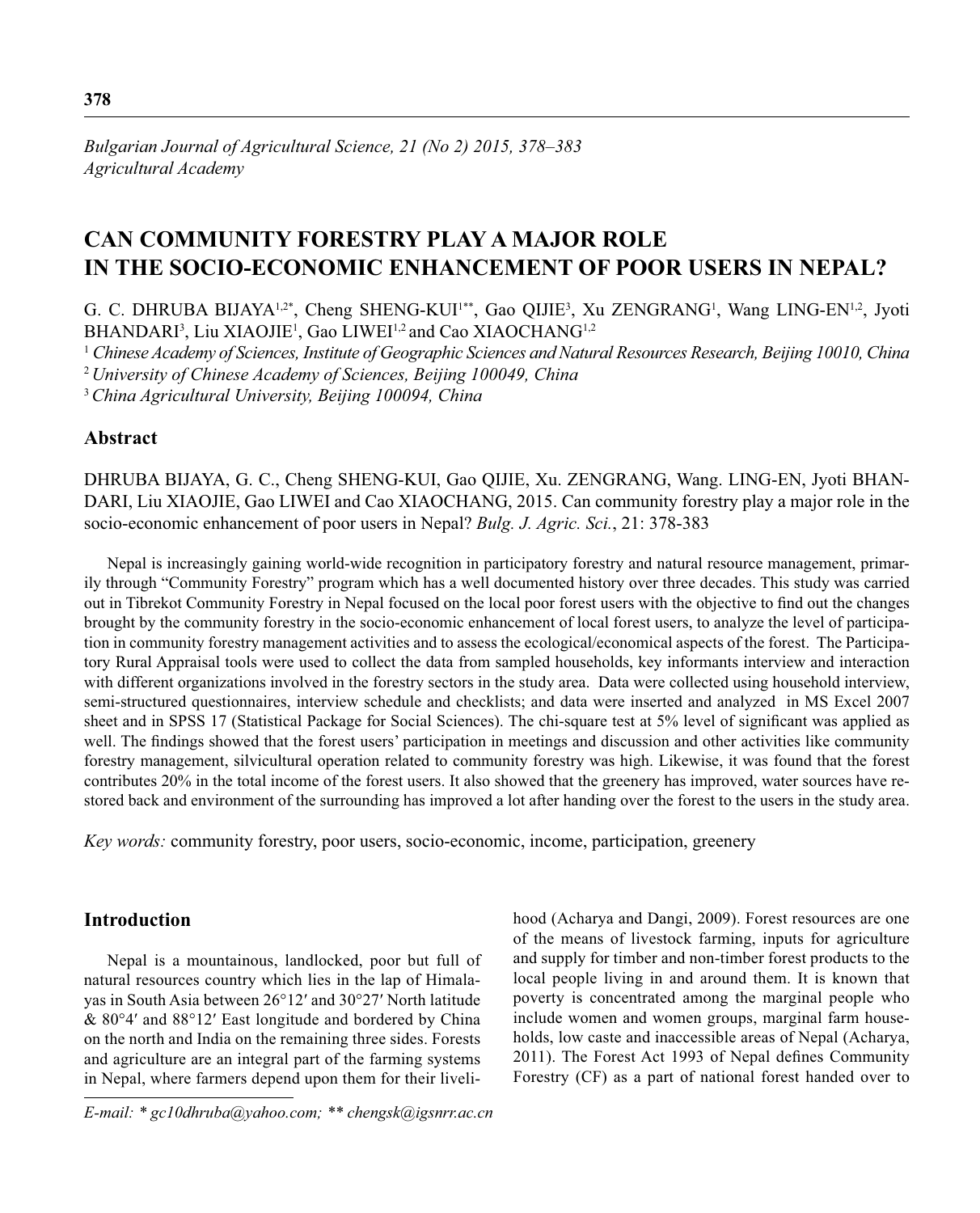different user groups under specific rules and regulations for its conservation, development and utilization for collective benefits. The Community Forestry program is a major strategy to manage the country's forests where about 1.45 million rural households in Nepal are engaged into more than 17 685 Community Forestry user groups who are responsible for managing and using 1 652 654 ha of National Forestlands (DOF, 2013). Uprety (2006) has quoted that Community Forestry is only the people oriented natural resource where the people have right to use and manage their resources without any obstacles. The Community Forestry has twin goals of conserving the natural resources and providing local users with forest products and has been proven to be a successful strategy for reforestation and improving the quality of existing degraded forestlands (Rechlin et al., 2002). Despite a prolonged decade insurgency and political upheavals, the Community Forestry has improved the livelihood of rural households, nurture democracy at the grassroots and provided the forest products for local users (Ojha and Pokharel, 2005; BK et al., 2009).

It is known that in rural Nepal, the forests provide leaf litter, firewood, fodder, grazing resources as well as timber to sustain their livelihood, so they are considered as key natural resources. The productivity of the forest should be improved, available resources should be utilized efficiently and scientific management of forest should be done in order to meet the increasing demand of direct forest products but in fact the community forests which produce high direct forest products and generate high environmental benefits are not necessarily utilizing resources efficiently (Misra and Kant, 2005). Although the well stocked and well managed forest provides sufficient amount of forest products to the users and helps to maintain good environment, a household is motivated by many different factors whether to participate or not to participate in a community forest management activity because the poor households do not benefit from community forests as much as the others and are not very interested in community participation (Malla et al., 2003). Poor households generally have a high opportunity cost of participation as this time spent on participation could be used as labor in others' field for cash income (Adhikari et al., 2004). In order to improve the livelihood of rural areas, the farmers must have access to forest products such as leafy biomass for fodder and animal bedding, fuel wood for energy, and timber for building and agricultural implements (Mahat, 1987; Gilmour and Fisher, 1991; Malla, 2000).

Community Forestry program in Nepal is considered as livelihood improvement program after its stages of plantation, protection and production in 1970s, 1980s and 1990s, respectively. But still there are some studies which show the

flow and distribution of benefits from Community Forestry which widens the gap between poor, Disadvantaged Groups (DAGs) and rich people involved in Community Forestry management. Equitable participation in decision-making with bottom up approach, benefit sharing and community involvement are the key human development factors in Community Forestry (Kanel et al., 2004). Rasaily and Zuo (2012) has studied that there is a heavy dependency of poor households in community forests for most of the forest products used for livestock rearing whereas on the other hand the rich and medium wealth class households rely on private forests for many forest products, even though community forest remains a very important source of livelihood.

The government also has the policy to meet the basic requirements of the local communities through the active participation of individuals and communities in forest development, utilization and management. There is a huge surplus of forest products for commercial purpose, after the year of protection because the growing stocks and potential yields have increased a lot (Kanel and Kanel, 2004). Different studies in the Community Forestry show that it is possible to reduce poverty from forest by securing resources for poor, increasing the availability of a range of resources and providing potential for income generation activities (IGAs), so with the establishment of Community Forestry, it has been increasingly realized as an attainable mechanism that can contribute to reduce poverty in Nepal (Gentle, 2000; NPC, 2002; Kanel, 2004 and Baral, 2008). Therefore, this study was conducted to investigate the role of Community Forestry in the socio-economic upliftment of poor users.

# **Materials**

Study Area: As the mid hills of Nepal is famous and successful in implementation of Community Forestry, this research was conducted in Tibrekot Community Forest User Groups, Hemja, Kaski which lies at 28°16*′*53*″* N latitude and 83°55*′*50*″* E longitude. It covers an area of 119.75 ha and has been divided into 5 blocks for different silvicultural operations (Figure 1). It was handed over as community forestry to users in 2000 A. D. The average elevation of the site is 1000 m from mean sea level and is located on the North-South aspect. The community forestry is composed of *Castanopsis indica*, *Schima wallichina*, *Alunus nepalensis*, *Engelhardia spicata* and *Myrica esculanta.* The Non-Timber Forest Products (NTFPs) found are *Mangifera indica*, *Choerospondias axillaris*, *Asparagus recemosus*, *Cissampelos Pereira* and *Berberis aristata*. The animals found are *Acinonyx jubatus*, *Panthera paradus*, *Macaca mulatta* and *Canis aureus*. The birds found are *Lophura leucomelana*, *Zenaida auriculata*,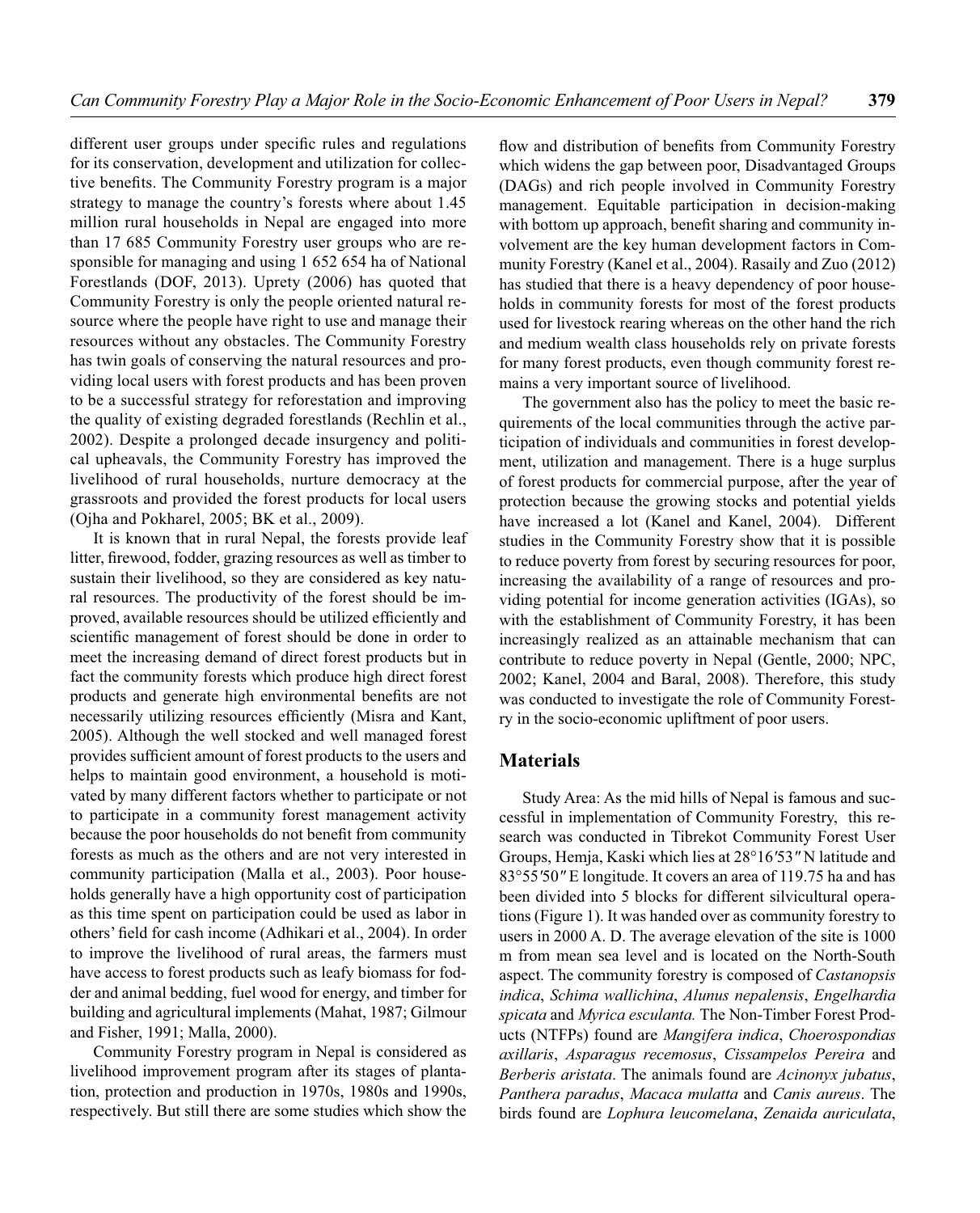

**Fig. 1. Map of the study area**

*Corvus macrorhynchos*, and *Purpureicephalus spurius*. The total beneficiaries of the forest are 1103 people who include 519 males and 584 females and who are roofed under 213 houses. Out of them, 190 belong to rich and middle classes whereas the remaining belongs to poor households.

# **Methods**

Purposive sampling was conducted focusing on the poor users of the community forest. Out of 213 households, only 55 households were interviewed where two sets of questionnaires were entertained in which one was used for household survey and the next one was designed for key informant survey. For cross checking the obtained data, field observations in the rural livelihood and forest were made. The wealth-being ranking was done by Community Forestry User Groups as the guideline prepared by department of forest on the basis of food sufficiency, number of cattle, external income sources, house structure and others. There are three categories. Rank A (Rich) which includes surplus production from own land; at least one family member engaged in a government job, business or other secure off-farm job

with a good cash income; children attend schools/colleges in towns; acquired high percentage of forest products from private forest. Rank B (Middle) which includes sufficient food for 9-12 months with no surplus for sale; some households with access to off-farm income; send children to schools / colleges in nearby villages; acquired moderate percentage of forest products from private forest. Rank C (Poor) which includes sufficient food only for  $3-6$  or even less months; in some cases, they don't have any land, mostly engaged in wage labor in surrounding villages, send children to schools in the village, relatively acquired low percentage of forest products from private forest.

Data Analysis and Interpretation: The collected data were categorized and edited, coded and fed in computer. The data were processed and analyzed using computer software packages such as Microsoft Excel 2007 and SPSS 17.0 (Statistical Package for Social Science). The quantitative data were analyzed using statistical tools like percentage, mean whereas the qualitative data were analyzed in descriptive way and findings are in tables, charts and figures with interpretation. The Likert scale was also used. The Pearson Chi-Square test was applied to test the impact of community forestry pro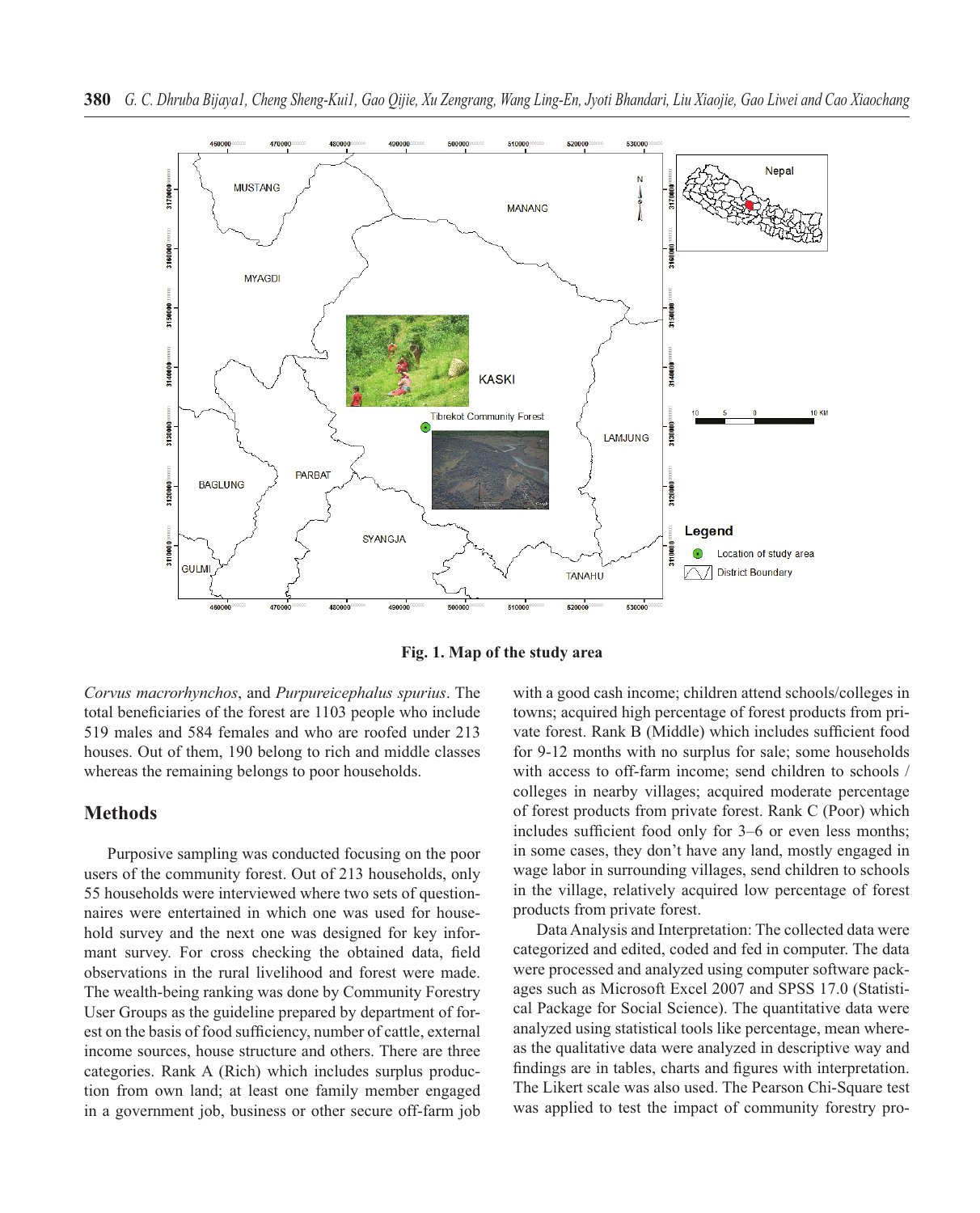gram on the off farm income, effect on attending meeting and effect of community forestry in improving the condition of the forest.

$$
\chi^2 = \sum_{i=1}^n \frac{(O_i - E_i)2}{E_i},
$$

where:  $\chi^2$  – Chi-Square,  $O_i$  – an observed frequency,  $E_i$  – an expected frequency

# **Results and Discussion**

### *Demography of study area*

Demographic characteristic of the respondents are shown in Table 1. There were minimum 3 to maximum 11 members in a family with an average family size of 5.21 people in a family. About 73% people dependent upon agriculture. 10% were engaged in small shops/business, next 10% were engaged in teaching and the remaining 7% worked for the government services for sustaining their livelihood. Of the total, 44% of households had food subsistence for 9 to 12 months,  $23\%$  had food sufficiency for 3–6 months, followed by  $20\%$ had food sufficiency for 6–9 months, while next remaining 13% had food sufficiency for just 3 months or less. The average land holding was 0.1538 ha upland non-irrigated (bari

#### **Table 1**

|  | Demographic characteristic of the respondents ( $n = 55$ ) |  |  |  |
|--|------------------------------------------------------------|--|--|--|
|--|------------------------------------------------------------|--|--|--|

| Age (Years)   | Percentage | Frequency |
|---------------|------------|-----------|
| < 20          | 7.3        | 4         |
| $20 - 40$     | 41.8       | 23        |
| $40 - 60$     | 32.7       | 18        |
| > 60          | 20         | 11        |
| Sex           |            |           |
| Male          | 47.3       | 26        |
| Female        | 52.7       | 29        |
| Occupation    |            |           |
| Agriculture   | 92.7       | 51        |
| Others        | 7.3        | 4         |
| Education     |            |           |
| Literate      | 23.6       | 13        |
| Primary       | 41.8       | 23        |
| Secondary     | 29         | 16        |
| College       | 5.4        | 3         |
| Wealth Status |            |           |
| Rich          | 20         | 11        |
| Medium        | 25.5       | 14        |
| Poor          | 54.5       | 30        |

land) and 0.2383 lowland irrigated (khet land) per household and the average number of livestock included 1.11 buffaloes, 1.32 cow/ox and goats 2.92. 83% were Brahmins/Chhetri, followed by indigenous 14%, and untouchable castes (dalits) were just 3%.

#### *Income of Household*

It was also found that agriculture farming was the main income source, which included vegetable farming, goat rearing and poultry. The forest contributed solely to 20% of the household income. The 50.9%, 32.7% and 16.3% respondents responded that the contribution of forest to off farm income was high, medium and low respectively which are shown below in the bar graph in Figure 2. The calculated chi square is 9.855 where as tabulated chi square is 5.99 at 2 degree of freedom (df) and at  $5\%$  level of significant. The chi square test shows that there is a significant difference about the responses (high, medium and low) of the respondents i.e. contribution of forest to off farm is increasing.



**Fig. 2. Contribution of forest to off farm income**

### *Perception of respondents towards socio-economic upliftment from forest*

Contribution of community forest towards socio-economic enhancement was measured in terms of perception using the Likert scale. It was found that 29.1%, 47.3% and 23.6% responded strongly agree, agree and neutral respectively towards socio-economic upliftment from forest, but nobody responded disagree or strongly disagree which can be seen below in Figure 3. It shows that Community Forestry is really fruitful for the local users in improving their livelihood.



**Fig. 3. Perception of respondents towards socio-economic upliftment from forest**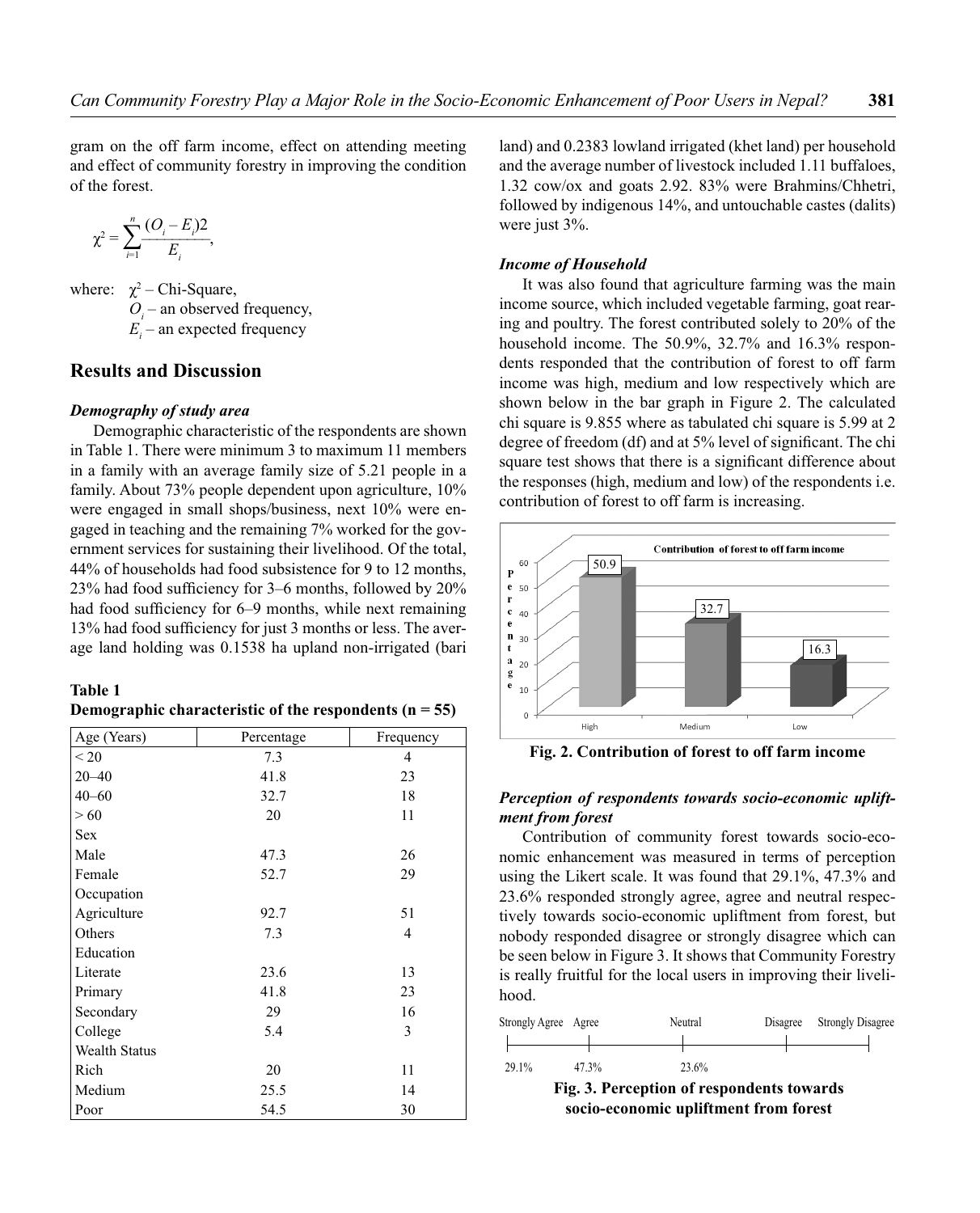#### *Participation in Executive Committee and Meeting*

The executive committee should have representations from all the users including marginalized, woman, disadvantage groups, untouchable castes (dalits) and poor users. It was found that 69% attended meetings and other activities of the user group regularly whereas remaining 31% do not attended

### **Table 2**

**Respondents on different aspects of community forestry and livelihood (n = 55)**

| Level of Satisfaction of the product<br>distribution system                                                         | Percentage | Frequency |  |  |  |
|---------------------------------------------------------------------------------------------------------------------|------------|-----------|--|--|--|
| Very Satisfied                                                                                                      | $\theta$   | 0         |  |  |  |
| Satisfied                                                                                                           | 5.5        | 3         |  |  |  |
| Neutral                                                                                                             | 10.9       | 6         |  |  |  |
| Unsatisfied                                                                                                         | 72.7       | 40        |  |  |  |
|                                                                                                                     |            | 6         |  |  |  |
| Very Unsatisfied<br>10.9<br>Respondents on greenery, water sources and soil erosion                                 |            |           |  |  |  |
| Greenery                                                                                                            |            |           |  |  |  |
| Increased                                                                                                           | 98.2       | 54        |  |  |  |
|                                                                                                                     |            |           |  |  |  |
| Decreased                                                                                                           |            |           |  |  |  |
| No Changed                                                                                                          | 1.8        | 1         |  |  |  |
| Do Not Know                                                                                                         |            |           |  |  |  |
| Water Source                                                                                                        |            |           |  |  |  |
| Increased                                                                                                           | 100        | 55        |  |  |  |
| Decreased                                                                                                           |            |           |  |  |  |
| No Changed                                                                                                          |            |           |  |  |  |
| Do Not Know                                                                                                         |            |           |  |  |  |
| Rate of Soil Erosion                                                                                                |            |           |  |  |  |
| Increased                                                                                                           |            |           |  |  |  |
| Decreased                                                                                                           | 100        | 55        |  |  |  |
| No Changed                                                                                                          |            |           |  |  |  |
| Do Not Know                                                                                                         |            |           |  |  |  |
| Climate and landscape of the surrounding after the formation of                                                     |            |           |  |  |  |
| community forest                                                                                                    |            |           |  |  |  |
| Good                                                                                                                | 98.1       | 54        |  |  |  |
| Bad                                                                                                                 |            |           |  |  |  |
| No Change                                                                                                           | 1.9        | 1         |  |  |  |
| Do Not Know                                                                                                         |            |           |  |  |  |
| Condition of Natural Calamities and Illegal Felling, Looping and<br>Hunting after the formation of community forest |            |           |  |  |  |
| Natural Calamities                                                                                                  |            |           |  |  |  |
| Increased                                                                                                           |            |           |  |  |  |
| Decreased                                                                                                           |            | 54        |  |  |  |
|                                                                                                                     | 98.1       |           |  |  |  |
| No Changed                                                                                                          | 1.9        | 1         |  |  |  |
| Do Not Know                                                                                                         |            |           |  |  |  |
| Illegal felling, Looping and Hunting                                                                                |            |           |  |  |  |
| Increased                                                                                                           |            |           |  |  |  |
| Decreased                                                                                                           | 96.4       | 53        |  |  |  |
| No Changed                                                                                                          | 1.8        | 1         |  |  |  |
| Do Not Know                                                                                                         | 1.8        | 1         |  |  |  |

such meetings and other activities. All the members presented in the meeting including the executive members took part in making the decisions. It was found 87.3% responded that they play an active role in decision making in the meetings. It was reported that poor people have no time to attend meetings and do other social works, they were only busy in their house works and other works like labor work for making money. Most of the poor used to sell vegetables, work in other farms and a few practiced goats rearing to make their income. Goat rearing, vegetable farming and non-timber forest products cultivating are very famous and successful income generation activities in Nepalese rural areas. The tabulated chi-square is 7.82 with degree of freedom (df) 1 at  $5\%$  level of significant where as the calculated chi square is 68.44. The calculated chi square is very high as compared to tabulated, which proves that the frequency of attending meeting is also very high.

### *Condition of the forest before managed by the community*

The forest before managed by the community was in poor condition. It was degraded and was naked. Usually the degraded forest is handed over to the users in Nepal as Community Forestry. The respondents were asked about the improvement of the forest after handing over to the users (Table 2). Exactly 80% responded that it is very much improved as compared to before whereas just 20% responded that it is improving. But none of the respondents replied it is bad or deteriorated than before. The tabulated chi-square is 3.84 with degree of freedom (df) 1 and at 5% level of significant where as the calculated chi square is 19.8. This shows that there is a significant difference in improving the condition of the forest after it has been handed over to the local users. It means that the poor condition forest was given to the users, but now they have conserved it and made it better. The pie chart below in Figure 4 shows the condition of forest before managed by the community.

Condition of the Forest before Managed by the Community